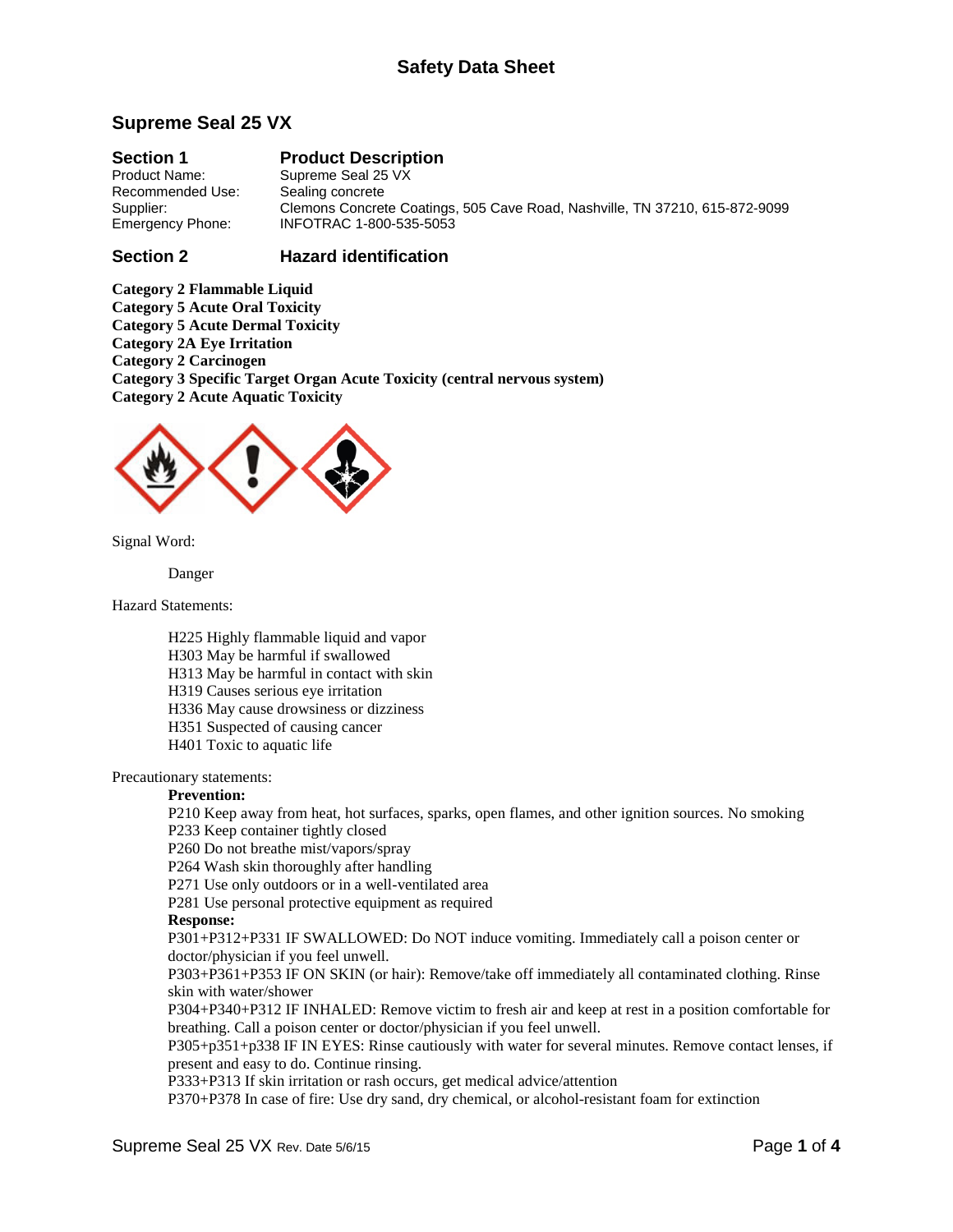**Storage:** P403+P233+P235 Store in a well-ventilated place. Keep container tightly closed. Keep cool. **Disposal:**

P501 Dispose of contents/container in accordance with local/federal regulations.

# **Section 3 Composition/ Information on Ingredients**

|                        | CAS#          | <b>OSHA PEL(TWA)</b> | <b>ACGIH(TLV-TWA)</b> | Conc.(wt. %)  |
|------------------------|---------------|----------------------|-----------------------|---------------|
| Acrylic Polymer        | proprietary   | Not established      | Not established       | $23.0 - 25.0$ |
| Dimethyl ketone        | 67-64-1       | $1000$ ppm           | 500 ppm               | $25.0 - 27.0$ |
| t-Butyl Acetate        | 540-88-5      | $200$ ppm            | $200$ ppm             | $25.0 - 30.0$ |
| p-Dodecylphenol        | 210555-94-5   | 5 ppm                | 5 ppm                 | $0.1 - 0.15$  |
| Glycol Ether           | proprietary   | 50 ppm               | 20 ppm                | $1.5 - 2.5$   |
| Solvent Naphtha        | proprietary   | 17 ppm               | 5 mg/ $m3$            | $15.0 - 18.0$ |
| 1,2,4-Trimethylbenzene | $95 - 63 - 6$ | 25 ppm(1989 std.)    | 25 ppm                | $0.0 - 0.9$   |
| 1,3,5-Trimethylbenzene | 108-67-8      | 25 ppm               | 25 ppm                | $0.0 - 0.2$   |
| Naphthalene            | $91 - 20 - 3$ | 10 ppm               | 10 ppm                | $0.0 - 0.9$   |

# **Section 4 First Aid Measures**

#### **Emergency First Aid Procedures**

**Skin:** Clean material from skin with acetone, then wash with soap and water followed by moisturizer. If irritation persists, contact a physician.

**Eyes:** Flush with a gentle but large stream of clean water for 15 minutes, lifting the lower and upper eyelids occasionally. Remove contact lenses if able. Call a physician if irritation persists.

**Inhalation:** Move to fresh air and provide oxygen if breathing is difficult. Seek medical attention.

**Ingestion:** DO NOT INDUCE VOMITING. Give large quantities of water. Do not give milk or alcoholic beverages. If vomiting occurs spontaneously, keep head below hips to prevent aspiration of liquid into the lungs. Get medical attention immediately.

# **Section 5 Firefighting Procedures**

**Suitable Extinguishing Media:** Dry chemical, CO2, alcohol-resistant foam

**Unsuitable Extinguishing Media:** High-volume water jet

**Flash Point (TCC):** 0° F

**Flammable Limits (% volume in air for solvents): LEL=**1.0 **UEL=**13.0

**Special Fire Fighting Procedures:** Evacuate area and fight fire from a distance. Firefighters wear NIOSH approved self-contained breathing apparatus. Cool containers exposed to fire with water. Vapors are heavier than air and may travel along the ground to distant ignition sources. Do not allow runoff from firefighting to enter drains or water courses.

# **Section 6 Spill or Leak Procedures**

**Steps to Take if Material is Released or Spilled:** No health affects expected from the clean-up of the material if contact can be avoided. Follow the protection information found in Section 8 of this SDS. Ventilate the contaminated area. Prevent the spread of spilled material by using a suitable absorbent material or sand dam.

# **Section 7 Handling and Storage**

**Normal Handling:** Always use good industrial hygiene practices and safety guidelines.

**Storage:** Store material in its original container. Keep containers tightly closed when not in use. Keep material away from open flame, sparks, or other sources of heat and ignition.

**Waste Disposal Method:** Liquid material is an ignitable waste (D001). Dispose of material in accordance with federal, state, and local guidelines.

**Special Precautions:** Use proper bonding/grounding techniques to avoid static buildup/discharge, which can ignite vapors. Empty containers may contain explosive levels of vapor. Do not cut, drill, or weld on or near the containers.

# **Section 8 Protection Information**

**Respiratory Protection:** Use NIOSH-approved organic vapor respirator when exposure levels can't be kept below limits.

**Ventilation:** Provide adequate mechanical ventilation to keep exposure levels below TLV's.

**Protective Gloves:** Wear impervious chemical gloves.

**Eye Protection:** Wear chemical safety glasses.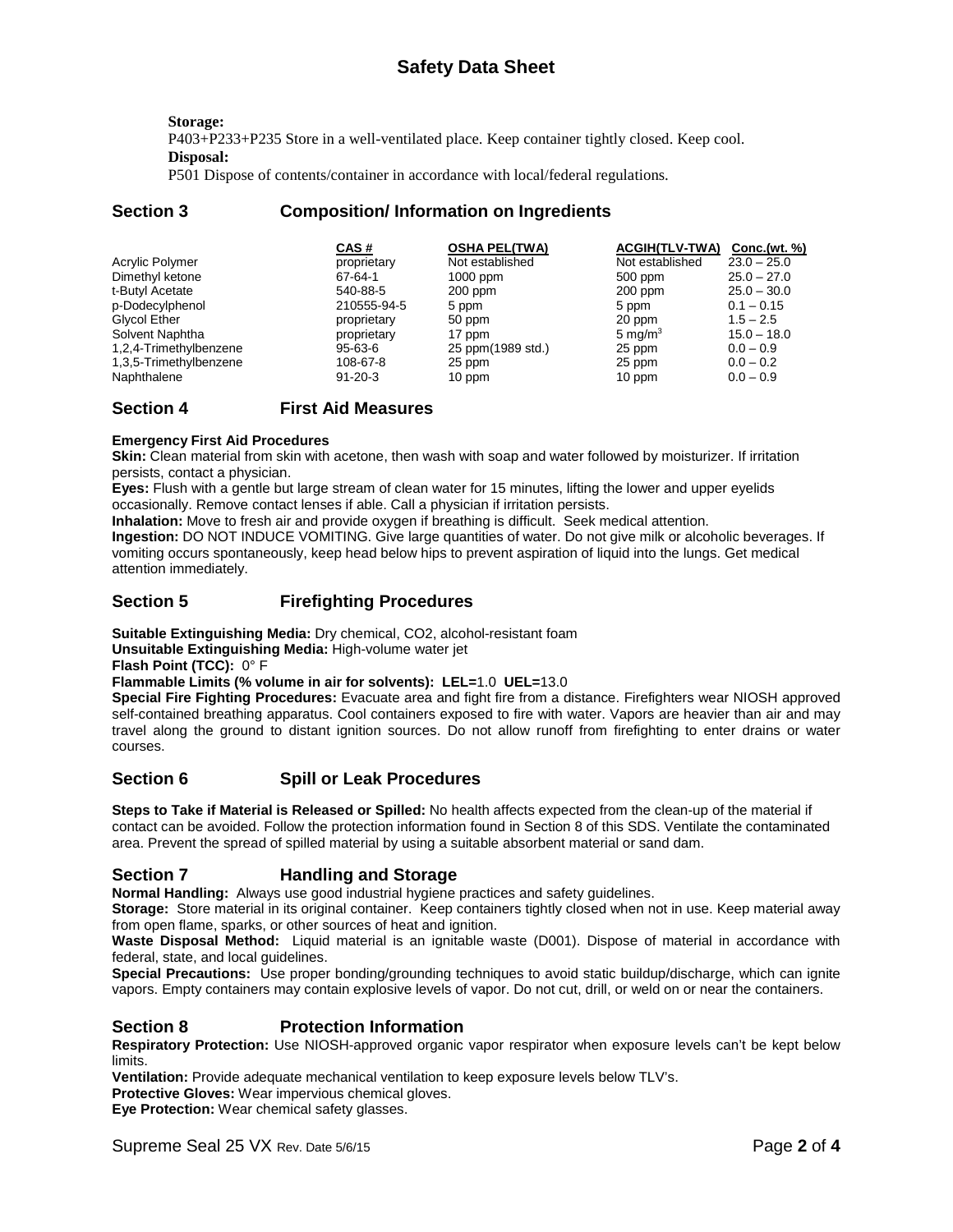# **Safety Data Sheet**

**Other Protective Clothing or Equipment:** As needed to prevent repeated/prolonged contact.

**Work/Hygienic Practices:** Use only in adequately-ventilated area unless recommended respiratory protection is used. Wash thoroughly with soap and water after handling and before eating, smoking, or using washroom. If clothes become contaminated, change to clean clothing and wash contaminated clothes before re-use.

## **Section 9 Physical Data**

**Appearance:** Clear to amber liquid **Odor:** Sweet ketone **Odor Threshold:** No data available **pH:** None **Freezing/Melting Point:** <-70° F **Boiling Point:** 125° F **Flash Point:** 0° F **Evaporation Rate:** 14.4 (butyl acetate = 1) **Flammability (solid, gas):** No data available **Lower/Upper Flammability:** 1.0-13.0 **Vapor Pressure:** 185 mm Hg at 20° C **Vapor Density:** 2.0 **Density:** 0.84 g/cc **Solubility in water:** 26.75% by weight **Partition Coefficient:** No data available **Auto-ignition Temperature:** 850° F **Decomposition temperature:** No data available **Viscosity:** 16-18 centipoise

# **Section 10 Reactivity Data**

**Reactivity:** Stable **Hazardous Polymerization:** 

**Conditions to avoid:** Prevent vapor accumulation. Avoid heat and flames.<br> **Incompatibility (Materials to Avoid):** Strong oxidizers, acids, alkalies, nitrates. Strong oxidizers, acids, alkalies, nitrates. Hazardous Decomposition (Byproducts): Carbon monoxide, carbon dioxide, isobutylene, and acetic acid.<br>Hazardous Polymerization: Should not occur.

#### **Section 11 Toxicity Data Routes of Exposure:** Inhalation, Ingestion, eyes, and Skin.

**Acute Toxicity Lethal Doses (ATE):**

LC50 (inhl) 34.0 mg/l LD50 (oral) 4902 mg/kg LD50 (skin) 3802 mg/kg

### **Health Hazards:**

**Acute:** May cause eye, skin, gastrointestinal, and lung irritation. May cause central nervous system depression.

**Chronic:** Prolonged and repeated exposures to high concentrations may cause liver and kidney damage. **Skin Contact:** May cause irritation and redness. Prolonged or repeated exposure can cause defatting and drying of the skin which may result in a burning sensation and a dried, cracked appearance.

**Eye Contact:** Causes redness, tearing, irritation of the eyes. Direct contact may will cause moderate eye irritation. **Inhalation:** May cause headache, nausea, dizziness, and loss of coordination. Continued inhalation may result in unconsciousnes.

**Ingestion:** May be harmful if swallowed. Aspiration of the material into the lungs can cause chemical pneumonitis, which can be fatal.

**Carcinogen:** Contains trace amounts (0.0-0.9% w/w) of Napthalene, which is IARC category 2B possible carcinogen. **Aggravation of Pre-existing Conditions:** Persons with pre-existing skin, eye, or lung disorders may be more susceptible to the effects of the substance.

# **Section 12 Ecological Data**

**Acute Toxicity to Fish:** LL50 (96 hr) 9.9 mg/L (Calculated)

**Acute Toxicity to Aquatic Invertebrates:** EL50 (48 hr) 2.9 mg/L (Calculated)

**Toxicity to Aquatic Plants:** EL50 algae 9.1 mg/L (Calculated)

**Toxicity to Microorganisms:** High concentrations may be harmful to sewage treatment plant microbes.

**Chronic Toxicity to Fish:** No data available

**Chronic Toxicity to Aquatic Invertebrates:** No data available

**Persistence and Degradability:** Expected to degrade readily and rapidly in the presence of oxygen